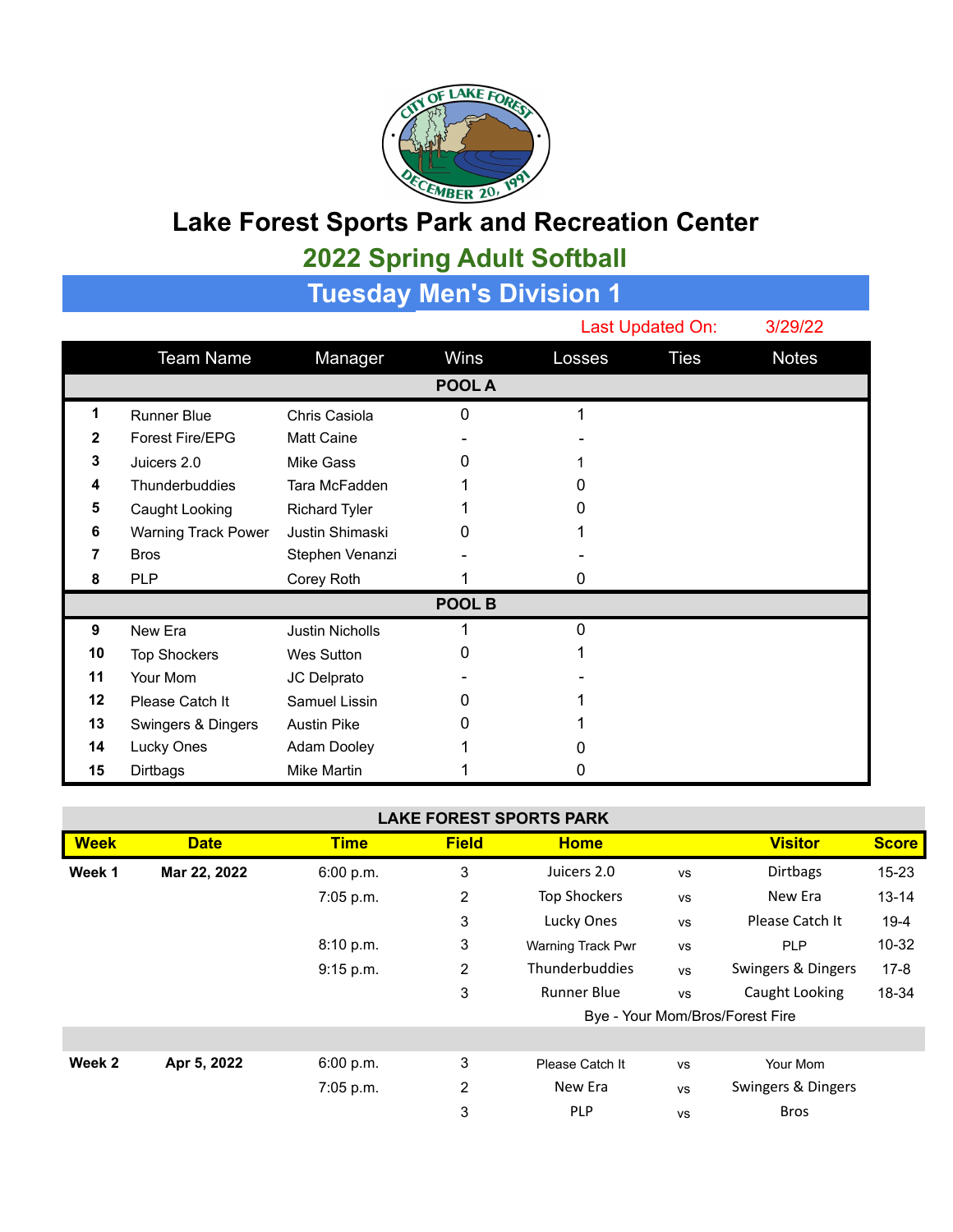|        |              | 8:10 p.m. | $\mathsf 3$      | Dirtbags                                         | <b>VS</b>             | Lucky Ones                               |
|--------|--------------|-----------|------------------|--------------------------------------------------|-----------------------|------------------------------------------|
|        |              | 9:15 p.m. | $\overline{2}$   | <b>Caught Looking</b>                            | <b>VS</b>             | Thunderbuddies                           |
|        |              |           | 3                | Juicers 2.0                                      | <b>VS</b>             | <b>Forest Fire</b>                       |
|        |              |           |                  | Bye - Runner Blue/Top Shockers/Warning Track Pwr |                       |                                          |
|        |              |           |                  |                                                  |                       |                                          |
| Week 3 | Apr 12, 2022 | 6:00 p.m. | $\overline{3}$   | <b>Forest Fire</b>                               | <b>VS</b>             | <b>Caught Looking</b>                    |
|        |              | 7:05 p.m. | $\overline{c}$   | <b>Top Shockers</b>                              | <b>VS</b>             | <b>Bros</b>                              |
|        |              |           | 3                | Your Mom                                         | <b>VS</b>             | Dirtbags                                 |
|        |              | 8:10 p.m. | 2                | PLP                                              | <b>VS</b>             | <b>Runner Blue</b>                       |
|        |              |           | 3                | <b>Bros</b>                                      | <b>VS</b>             | Warning Track Pwr                        |
|        |              | 9:15 p.m. | 2                | New Era                                          | <b>VS</b>             | <b>Lucky Ones</b>                        |
|        |              |           | 3                | Thunderbuddies                                   | <b>VS</b>             | Juicers 2.0                              |
|        |              |           |                  |                                                  |                       | Bye - Swingers & Dingers/Please Catch It |
|        |              |           |                  |                                                  |                       |                                          |
| Week 4 | Apr 19, 2022 | 6:00 p.m. | 3                | <b>Top Shockers</b>                              | <b>VS</b>             | Your Mom                                 |
|        |              | 7:05 p.m. | $\overline{c}$   | Warning Track Pwr                                | <b>VS</b>             | <b>Bros</b>                              |
|        |              |           | 3                | Please Catch It                                  | <b>VS</b>             | Lucky Ones                               |
|        |              | 8:10 p.m. | $\sqrt{3}$       | Dirtbags                                         | <b>VS</b>             | New Era                                  |
|        |              | 9:15 p.m. | $\overline{1}$   | <b>Swingers &amp; Dingers</b>                    | <b>VS</b>             | Juicers 2.0                              |
|        |              |           | $\overline{2}$   | Caught Looking                                   | <b>VS</b>             | <b>PLP</b>                               |
|        |              |           | 3                | Runner Blue                                      | <b>VS</b>             | <b>Forest Fire</b>                       |
|        |              |           |                  | <b>Bye - Thunderbuddies</b>                      |                       |                                          |
|        |              |           |                  |                                                  |                       |                                          |
| Week 5 | Apr 26, 2022 | 6:00 p.m. | 3                | Swingers & Dingers                               | <b>VS</b>             | <b>Top Shockers</b>                      |
|        |              | 7:05 p.m. | $\overline{2}$   | Juicers 2.0                                      | <b>VS</b>             | <b>Warning Track Pwr</b>                 |
|        |              |           | 3                | Your Mom                                         | <b>VS</b>             | Lucky Ones                               |
|        |              | 8:10 p.m. | 3                | <b>Forest Fire</b>                               | VS                    | Thunderbuddies                           |
|        |              | 9:15 p.m. | $\overline{1}$   | <b>Dirtbags</b>                                  | <b>VS</b>             | <b>PLP</b>                               |
|        |              |           | $\overline{c}$   | <b>Bros</b>                                      | <b>VS</b>             | Runner Blue                              |
|        |              |           | 3                | Please Catch It                                  | <b>VS</b>             | New Era                                  |
|        |              |           |                  | <b>Bye - Caught Looking</b>                      |                       |                                          |
|        |              |           |                  |                                                  |                       |                                          |
| Week 6 | May 3, 2022  | 6:00 p.m. | $\overline{2}$   | Juicers 2.0                                      | <b>VS</b>             | Runner Blue                              |
|        |              |           | $\mathbf{3}$     | Thunderbuddies                                   | <b>VS</b>             | <b>Bros</b>                              |
|        |              | 7:05 p.m. | $\overline{2}$   | Your Mom                                         | <b>VS</b>             | New Era                                  |
|        |              |           | 3                | <b>Forest Fire</b>                               | vs                    | <b>PLP</b>                               |
|        |              | 8:10 p.m. | $\overline{2}$   | Please Catch It                                  | <b>VS</b>             | <b>Top Shockers</b>                      |
|        |              | 9:15 p.m. | $\boldsymbol{2}$ | Lucky Ones                                       | vs                    | Swingers & Dingers                       |
|        |              |           | $\sqrt{3}$       | Caught Looking                                   | <b>VS</b>             | Warning Track Pwr                        |
|        |              |           |                  |                                                  | <b>Bye - Dirtbags</b> |                                          |
|        |              |           |                  |                                                  |                       |                                          |
| Week 7 | May 10, 2022 | 6:00 p.m. | $\overline{2}$   | <b>PLP</b>                                       | <b>VS</b>             | Thunderbuddies                           |
|        |              |           | 3                | <b>Warning Track Pwr</b>                         | <b>VS</b>             | <b>Runner Blue</b>                       |
|        |              | 7:05 p.m. | $\overline{c}$   | Swingers & Dingers                               | VS                    | Your Mom                                 |
|        |              |           |                  |                                                  |                       |                                          |